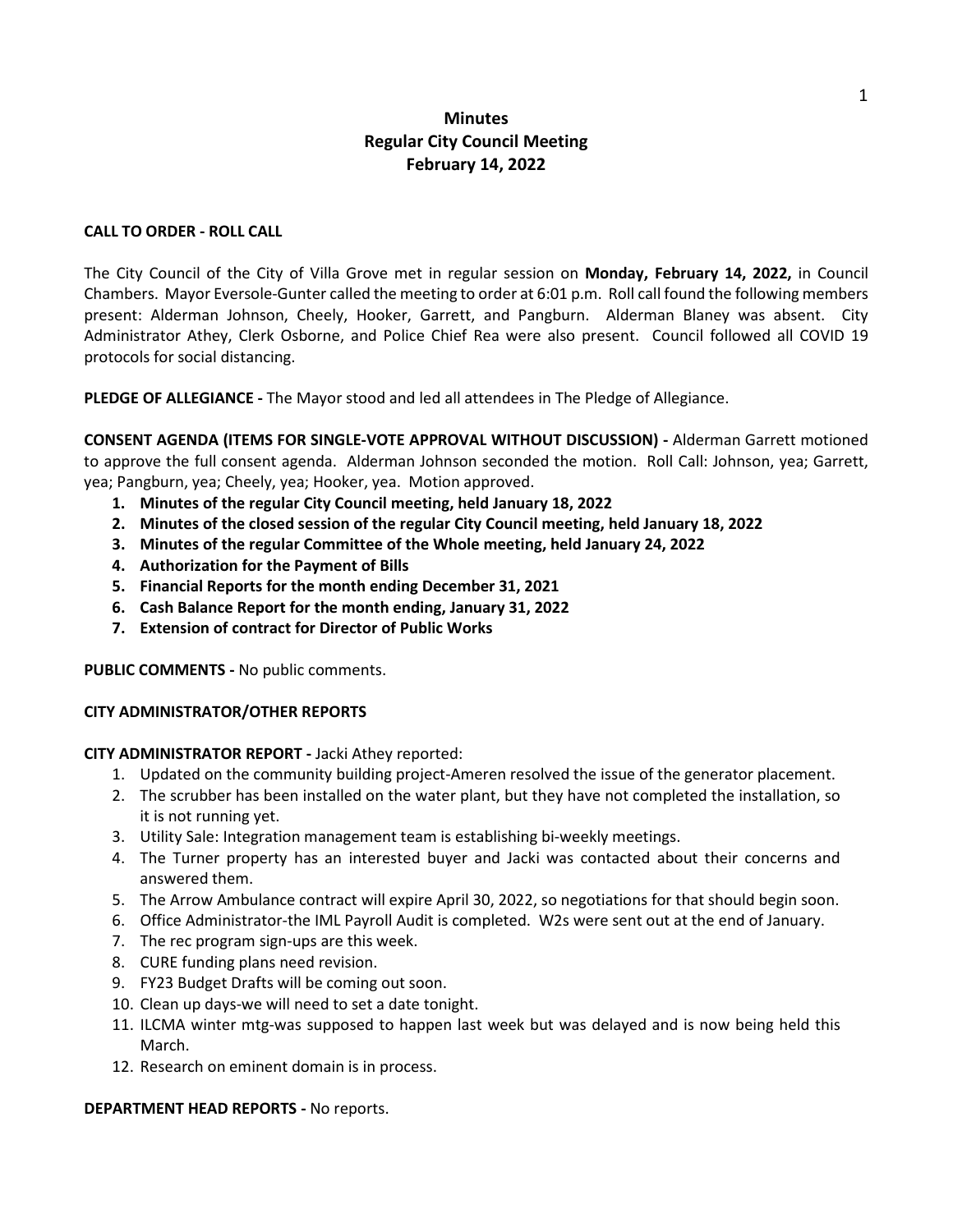# **Minutes Regular City Council Meeting February 14, 2022**

**MAYORAL REPORT -** A Request for Honorary Street name for Bill Gabbard Lane where he was a long-time resident on Beech Lane. Neal Tay Baseball Diamond Dedication will have to be completed after the construction of the community building.

### **BUSINESS**

- **1. Dedication of ball diamonds to honor Neal Tay -** Alderman Garrett motioned to approve the dedication of the Little League Ball diamonds at Richman Park in honor of Neal Tay. Alderman Johnson seconded the motion. Roll Call: Johnson, yea; Garrett, yea; Pangburn, yea; Cheely, yea; Hooker, yea. Motion approved.
- **2. Approve 2021 MFT Maintenance Expenditure Statement –** Alderman Cheely motioned to approve the 2021 MFT Maintenance Expenditure Statement to close it out. Alderman Pangburn seconded the motion. Roll Call: Johnson, yea; Garrett, yea; Pangburn, yea; Cheely, yea; Hooker, yea. Motion approved.
- **3. Approve Schomburg & Schomburg Construction Co Inc pay request no. 3 -** Alderman Cheely motioned to approve payment no. 3 to Schomburg and Schomburg Construction for the work completed so far on the scrubber. Alderman Johnson seconded the motion. Roll Call: Johnson, yea; Garrett, yea; Pangburn, yea; Cheely, yea; Hooker, no. Motion approved.
- **4. Approve IEPA Loan Request no. 6 -** Alderman Hooker motioned to approve pay request no. 6 for IEPA Loan. Alderman Cheely seconded the motion. Roll Call: Johnson, yea; Garrett, yea; Pangburn, yea; Cheely, yea; Hooker, yea. Motion approved.
- **5. Approve quote for recodification from American Legal Publishing -** Alderman Hooker motioned to approve the recodification being done by American Legal Publishing. Alderman Cheely seconded the motion. Roll Call: Johnson, yea; Garrett, yea; Pangburn, yea; Cheely, yea; Hooker, yea. Motion approved.
- **6. Approve City Administrator's attendance to ILCMA Summer Conference (FY23 exp) -** Alderman Hooker motioned to table the request for conference attendance to obtain more information. Alderman Garrett seconded the motion. Roll Call: Johnson, yea; Garrett, yea; Pangburn, yea; Cheely, yea; Hooker, yea. Motion approved to TABLE this request.
- **7. Approve City Treasurer's attendance to APTUS&C Annual Conference (FY23 exp) -** City Administrator Athey stated this was rescheduled from original date 2 years ago due to COVID. Alderman Garrett motioned to approve City Treasurer's attendance at this conference. Alderman Pangburn seconded the motion. Roll Call: Johnson, yea; Garrett, yea; Pangburn, yea; Cheely, yea; Hooker, yea. Motion approved.
- **8. Approve purchase of ProLaser 4 LIDAR -** Alderman Johnson motioned to approve the purchase of three Lidars for the Police Department. Seconded by Alderman Cheely. Roll Call: Johnson, yea; Garrett, yea; Pangburn, yea; Cheely, yea; Hooker, yea. Motion approved.
- **9. Approve cabinets, shelving and panels-** Alderman Johnson motioned to approve the purchase of storage cabinets and shelving/panels for the Police Department. Alderman Pangburn seconded the motion. Roll Call: Johnson, yea; Garrett, yea; Pangburn, yea; Cheely, yea; Hooker, yea. Motion approved.